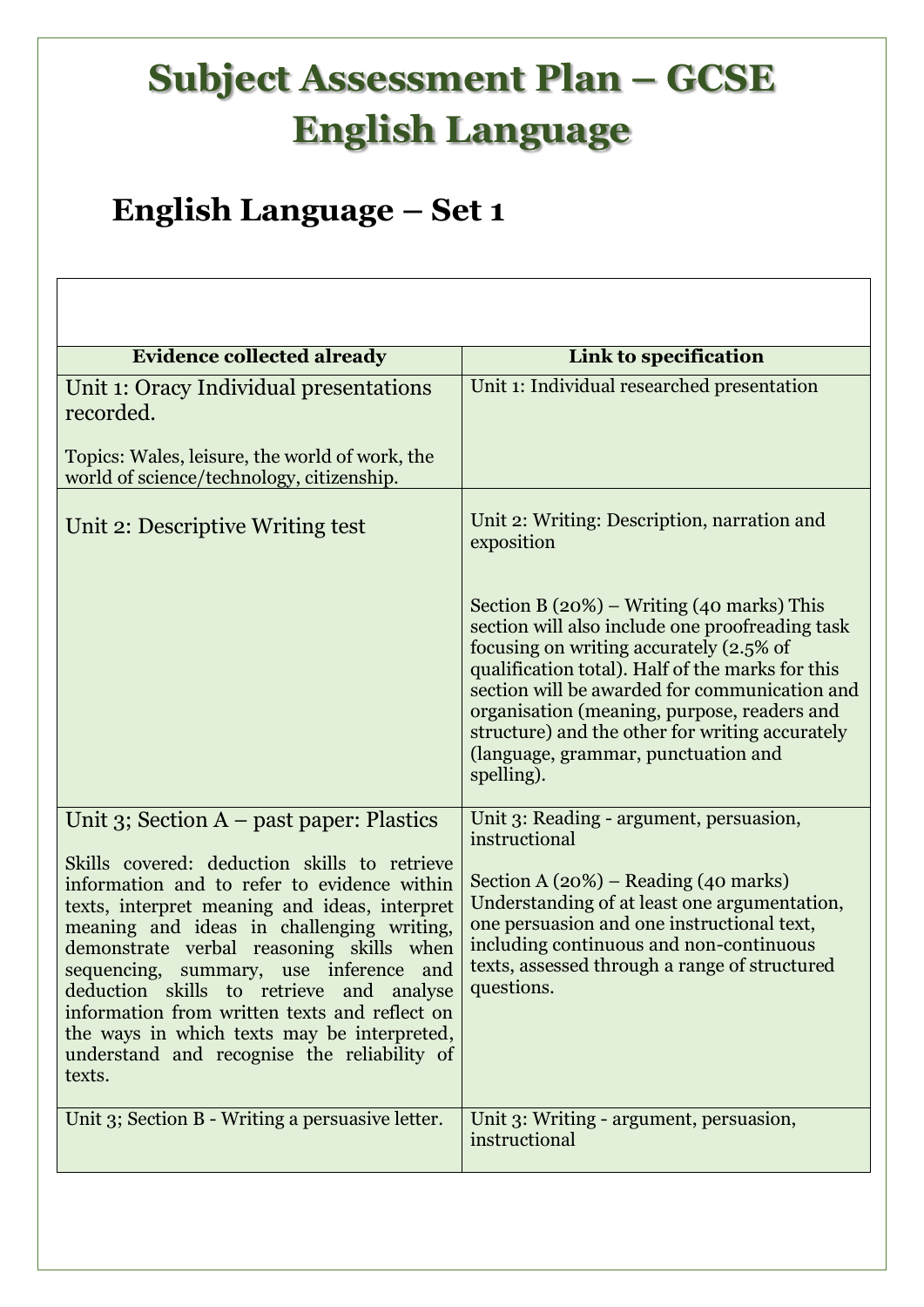## **Subject Assessment Plan – GCSE English Language**

|                                                                                                                                                                                                                                                                                                                                                                                                                                                                                                                                                                                                                                                                                                                           | Section B $(20\%)$ – Writing $(40 \text{ marks})$ One<br>compulsory persuasion writing task. Half of the<br>marks for this section will be awarded for<br>communication and organisation (meaning,<br>purpose, readers and structure) and the other<br>half for writing accurately (language, grammar,<br>punctuation and spelling).                                                                  |
|---------------------------------------------------------------------------------------------------------------------------------------------------------------------------------------------------------------------------------------------------------------------------------------------------------------------------------------------------------------------------------------------------------------------------------------------------------------------------------------------------------------------------------------------------------------------------------------------------------------------------------------------------------------------------------------------------------------------------|-------------------------------------------------------------------------------------------------------------------------------------------------------------------------------------------------------------------------------------------------------------------------------------------------------------------------------------------------------------------------------------------------------|
| Unit 3; Section $B$ – writing a speech                                                                                                                                                                                                                                                                                                                                                                                                                                                                                                                                                                                                                                                                                    | Unit 3: Writing - argument, persuasion,<br>instructional<br>Section B $(20%)$ – Writing $(40 \text{ marks})$ One<br>compulsory persuasion writing task. Half of the<br>marks for this section will be awarded for<br>communication and organisation (meaning,<br>purpose, readers and structure) and the other<br>half for writing accurately (language, grammar,<br>punctuation and spelling).       |
| Unit 2; Section A - 'How' Question - analysis<br>of writer's techniques                                                                                                                                                                                                                                                                                                                                                                                                                                                                                                                                                                                                                                                   | Unit 2: Reading                                                                                                                                                                                                                                                                                                                                                                                       |
| <b>Evidence to be Collected</b>                                                                                                                                                                                                                                                                                                                                                                                                                                                                                                                                                                                                                                                                                           | <b>Link to specification</b>                                                                                                                                                                                                                                                                                                                                                                          |
| <b>Unit 2: Section A</b><br>Skills covered: deduction skills to retrieve<br>information, inference to analyse information,<br>interpret ideas and information, understand<br>and recognise the purpose of texts, interpret<br>themes, meaning and ideas, refer to evidence<br>within texts and to use inference and deduction<br>skills to retrieve and analyse details, compare<br>the presentation of content across texts,<br>synthesise and summarise information from a<br>range of texts and analyse and respond to texts<br>and subtexts, use inference and deduction,<br>linking ideas within or across texts, verbal<br>reasoning skills, synthesise and summarise<br>information,<br>synthesise<br>information, | Section $A(20%)$ – Reading (40 marks)<br>Understanding of at least one description, one<br>narration and one exposition text, including<br>continuous and non-continuous texts, assessed<br>through a range of structured questions.<br>This section will also include an editing task<br>focusing on understanding short texts at word,<br>sentence and text level (2.5% of qualification<br>total). |